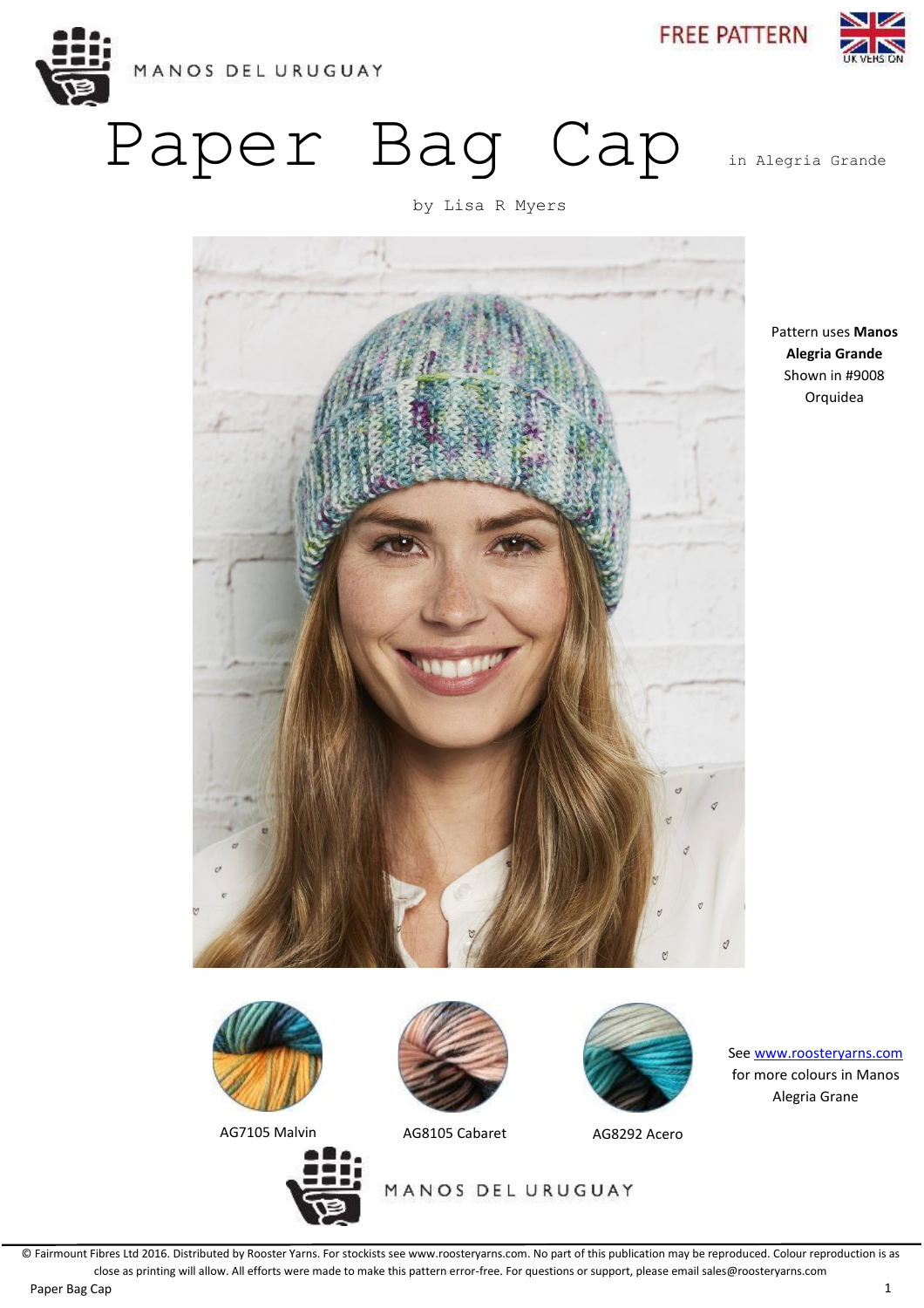# **SIZE**

Adult Medium (Adult Large) Finished circumference 51cm (56cm)

Instructions are written for Adult Medium with Adult Large in parentheses. For Child's size (finished circumference 46cm), follow instructions exactly as given for Adult Medium, using the tension given for Child below.

## **MATERIALS**

Manos Del Uruguay Alegria Grande (75% superwash Merino/25% Polyamide), 180m/197yds per 100g, 1 x 100g hank Shown in #9008 Orquidea 5mm (US #8) straight needles or 60cm circular needles, or size to obtain gauge Use waste yarn and crochet hooks for casting on

#### **TENSION**

16 sts and 32 rows in a 10cm (4in) square over Garter Stitch using 5mm needles (Adult M & L) 20 sts and 40 rows in 10cm (4in) square over Garter Stitch using 4mm needles (Child)

### **NOTES**

- Despite the simple appearance of this hat, this pattern uses some intermediate techniques you should familiarise yourself with before you begin. Some of these include provisional cast-on, grafting/Kitchener stitch, and short rows. - This hat is knitted sideways. The cast-on row runs

vertically from the edge of the cuff to the top of the wearer's head

#### **ABBREVIATIONS**

**LH**: left-hand

## **RS**: right side

**W&T**: slip next st purlwise, move yarn to front of work, slip st back from right needle to left, turn the work around. For an excellent photo-tutorial, visit https://www.pu[rlsoho.com/crea](http://www.purlsoho.com/cre-)te/2008/06/18/sho rt-rows/

**Wyif**: with yarn in front **Wyib**: with yarn in back **WS**: wrong side

### **INSTRUCTIONS**

Provisionally cast on 52 sts. For an excellent phototutorial, visit [https://www.purlsoho.com/create/2007/12/10/provi](https://www.purlsoho.com/create/2007/12/10/provisional-cast-on/) [sional-cast-on/](https://www.purlsoho.com/create/2007/12/10/provisional-cast-on/)

### *Short-row Wedge Part A*

**Row 1 (RS):** Slip 2 wyif, knit 12, slip 1 wyif, knit until 2 stitches remain on LH needle, W&T (see Abbreviations).

**Row 2 and all WS rows**: Knit.

**Rows 3, 5, 7, 9, 11, and 13**: Slip 2 wyif, knit 12, slip 1 wyif, knit to 1 stitch before wrapped stitch, W&T. *Size L only*:

**Next RS row**: Slip 2 wyif, knit 12, slip 1 wyif, knit to 1 stitch before wrapped stitch, W&T. *All sizes*:

**Next RS row**: Slip 2 wyif, knit 12, slip 1 wyif, knit to end, knitting wraps together with wrapped stitches (if you are not familiar with this, reference short-row tutorial).

**Next row**: Slip 1 wyib, knit to end.



© Fairmount Fibres Ltd 2016. Distributed by Rooster Yarns. For stockists see www.roosteryarns.com. No part of this publication may be reproduced. Colour reproduction is as close as printing will allow. All efforts were made to make this pattern error-free. For questions or support, please email sales@roosteryarns.com